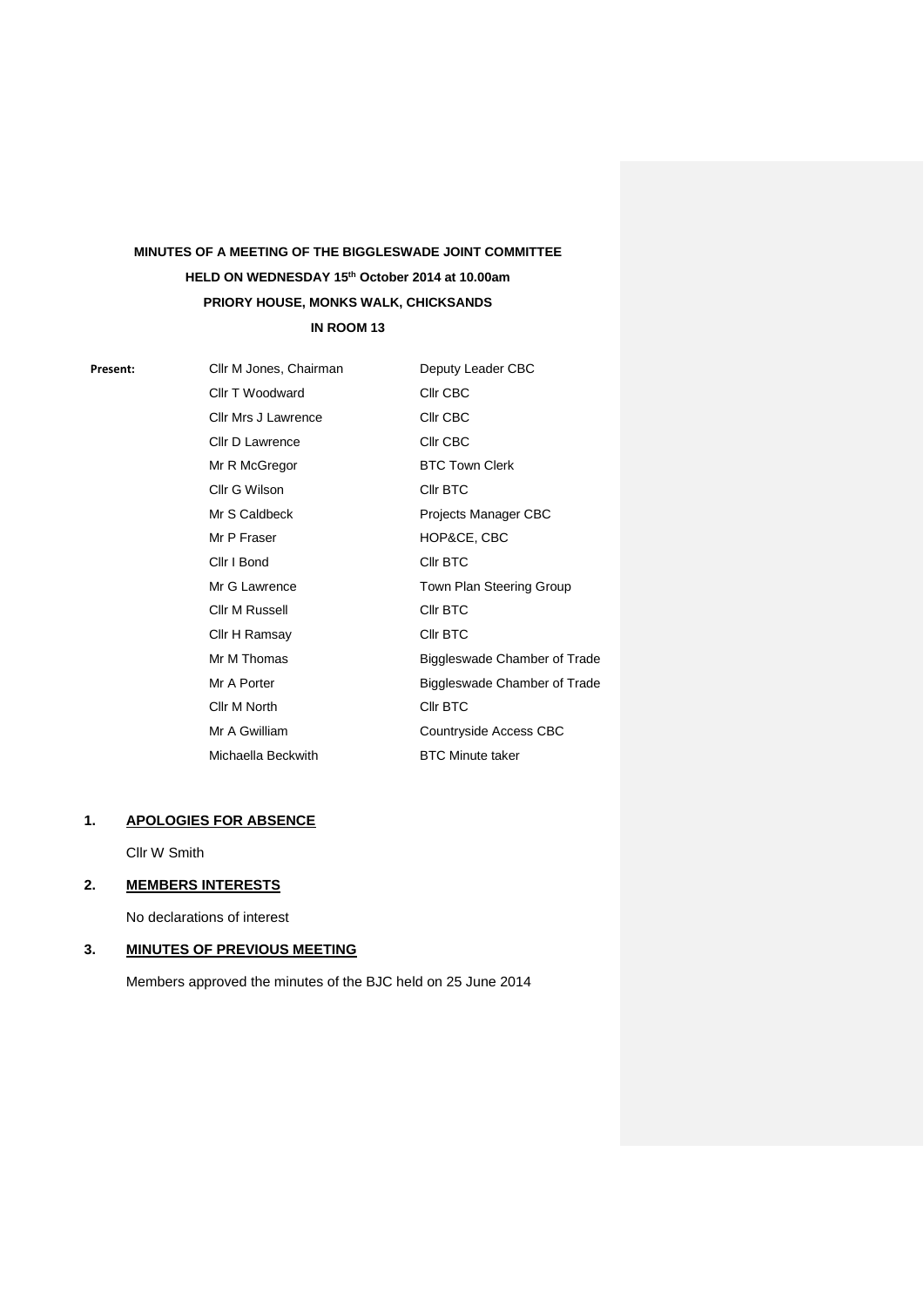## **4. MATTERS ARISING**

Cllr Russell appreciated the help that Cllr Jones' PA, Tracy, is providing regarding Hitchin Street.

# **5. ELECTION OF CO-OPTED MEMBERS TO THE JOINT COMMITTEE**

No nominations for the co-option of members to the Committee.

#### **6. CHAIRMAN'S ANNOUNCEMENTS AND COMMUNICATIONS**

The Eastern Relief Road has been given a completion date of March 2015.

#### **7. PUBLIC OPEN SESSION**

No members of the public made statements.

#### **8. TRANSPORT INTERCHANGE**

Report Provided by Ben King

Surveys have been carried out and a meeting will take place 16<sup>th</sup> October 2014 with Network Rail to finalise the design. Progress is on track resulting in the probability of deadlines being met.

#### **9. SUN STREET ST JOHNS STREET**

Report Provided by Paul Mason

An estimate price for construction of £150000 has been given. This is to include a figure for widening the footway along Rose Lane as well as drainage, signal reconfiguration, illuminated signs etc. Notes from the site visits identified some deterioration in the surfacing which could be accelerated due to the change in manoeuvres therefore this has been included in the estimate. These works are currently unfunded. A point was raised that perhaps the change in manoeuvres should go ahead without the resurfacing.

However, the repairs may be essential and in that case will still need to goahead, it will be unclear what the repairs are until the consultation.

# **10. PEDESTRIAN CROSSING – DROVE ROAD AND LONDON ROAD**

## Report provided by Ben King

The crossing to be placed at the junction of London Road/ The Baulk will most likely be a raised table. The 20mph limit will also most likely be extended. The signal crossing will not be a raised table. These plans were the safest methods.